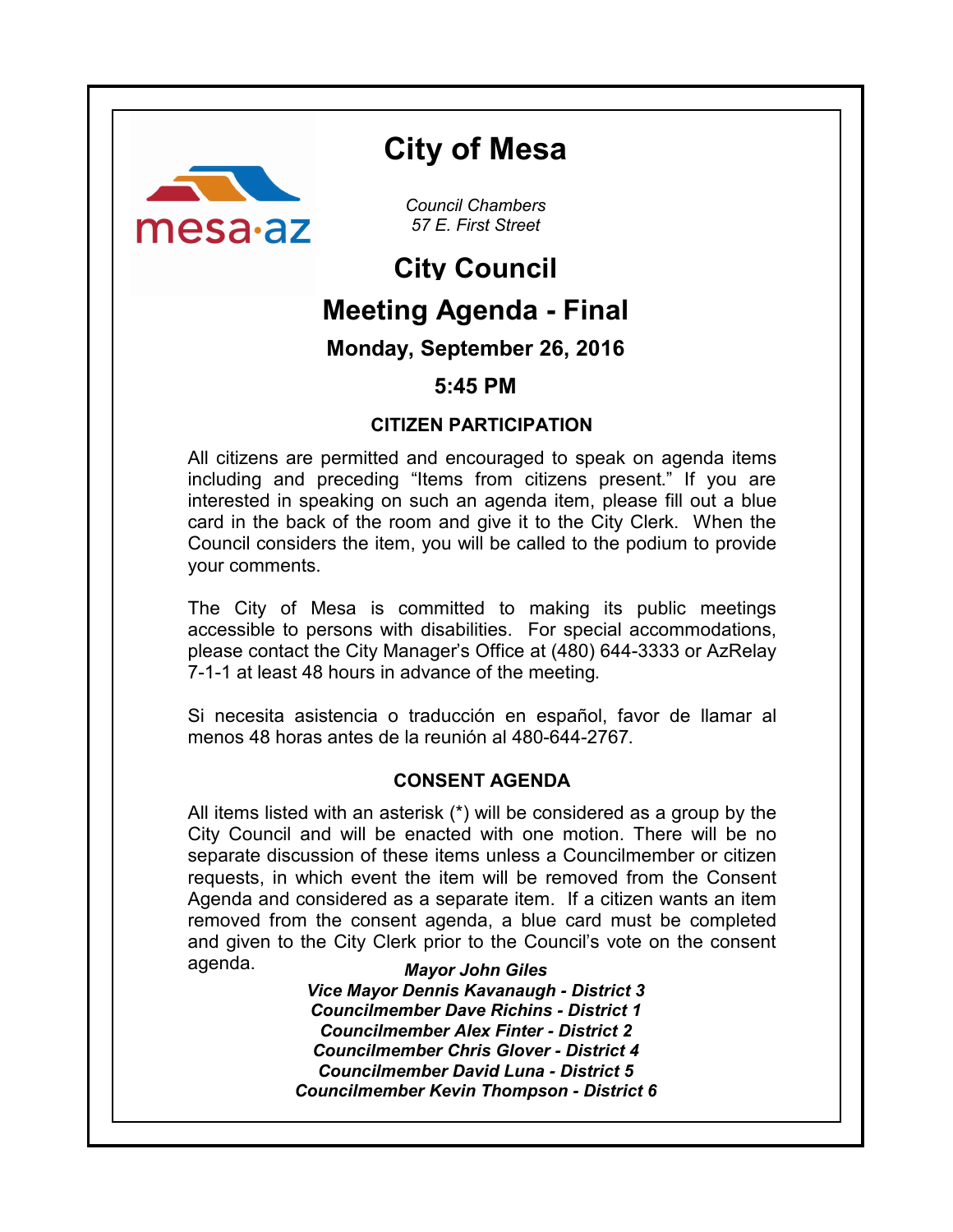## **Mayor's Welcome**

## **Roll Call**

*(Members of the Mesa City Council will attend either in person or by telephone conference call)*

# **Invocation by Reverend David C. Rennick with First United Methodist Church.**

## **Pledge of Allegiance**

### **Awards, Recognitions and Announcements**

**1 Take action on all consent agenda items.**

### **Items on the Consent Agenda**

- **\*2 [16-1002](http://mesa.legistar.com/gateway.aspx?m=l&id=/matter.aspx?key=9802)** Approval of minutes of previous meetings as written.
- **3 Take action on the following liquor license applications:**
- **[16-0982](http://mesa.legistar.com/gateway.aspx?m=l&id=/matter.aspx?key=9782)** Queen of Peace Catholic Church **\*3-a**

This is a one-day religious event to be held on Sunday, November 20, 2016 from 9:00 A.M. to 8:00 P.M., at 141 North Macdonald. **(District 4)**

**[16-0983](http://mesa.legistar.com/gateway.aspx?m=l&id=/matter.aspx?key=9783)** Tipsy Cactus Taproom and Bottle Shop **\*3-b**

> A taproom and bottle shop is requesting a new Series 7 Beer and Wine Bar License for Franko Hayes Enterprises LLC, 2722 South Alma School Road, Suite 1 - Sean Michael Hayes, agent. This is a person-to-person and location transfer. **(District 3)**

# **[16-0984](http://mesa.legistar.com/gateway.aspx?m=l&id=/matter.aspx?key=9784)** U-Stop **\*3-c**

A convenience store is requesting a new Series 9 Liquor Store License for Guru Ramdas Ji LLC, 5207 East Main Street - Lauren Kay Merrett, agent. This is a person-to-person transfer. The existing license held by Singh Brothers LLC will transfer to the new applicant. **(District 2)**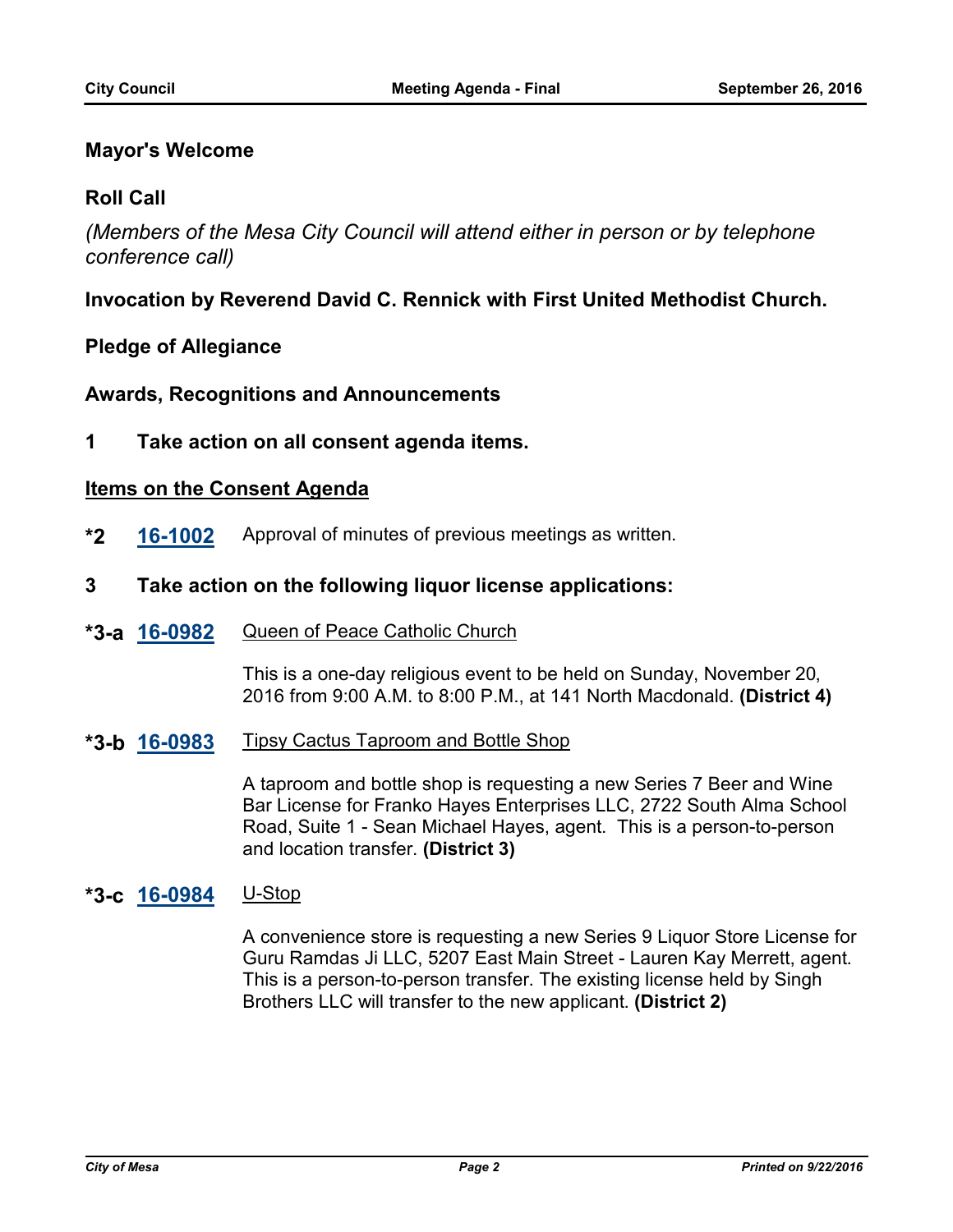#### **Jesse's Food Mart \*3-d**

A grocery store with a gas station is requesting a new Series 10 Beer and Wine Store License for Jesse's Food Mart LLC, 1959 East Broadway Road - Jaswinder Singh, agent. The existing license held by LPT Retail Management Services will revert back to the State. **(District 4)**

#### **[16-0986](http://mesa.legistar.com/gateway.aspx?m=l&id=/matter.aspx?key=9786)** 3 Brothers Food Mart **\*3-e**

A grocery store with a gas station is requesting a new Series 10 Beer and Wine Store License for 3 Brothers Food Mart LLC, 3565 East Broadway Road - Jaswinder Singh, agent. The existing license held by LPT Retail Management Services will revert back to the State. **(District 2)**

### **4 Take action on the following contracts:**

**[16-0850](http://mesa.legistar.com/gateway.aspx?m=l&id=/matter.aspx?key=9648)** Three-Year Term Contract for Pavement Marking Materials for the Transportation Department **(Citywide) \*4-a**

> This contract will provide preformed, heat-fused thermoplastic pavement marking materials and high build, fast dry, no track waterborne traffic paint materials.

> The Transportation Department and Purchasing recommend awarding the contract to the lowest, responsive and responsible bidders: Centerline Supply West; and American Traffic Products, Inc.; cumulatively not to exceed \$210,310 annually, based on estimated requirements.

### **[16-0931](http://mesa.legistar.com/gateway.aspx?m=l&id=/matter.aspx?key=9730)** Purchase of Two Additional Chevrolet Tahoes for the Police Department **(Citywide) \*4-b**

This purchase will provide two police patrol vehicles that will support six of the twelve new police positions that Council approved for this fiscal year. They will add officer back up support for the Light Rail Bike Patrol officers to assist in the transport of suspects detained by those officers, and will also be used to support the Crisis Response Team officers.

The Fleet Services and Police Departments, and Purchasing recommend authorizing the purchase using the State of Arizona cooperative contract with Midway Chevrolet, at \$81,258.32. This purchase is funded by the Capital - General Fund.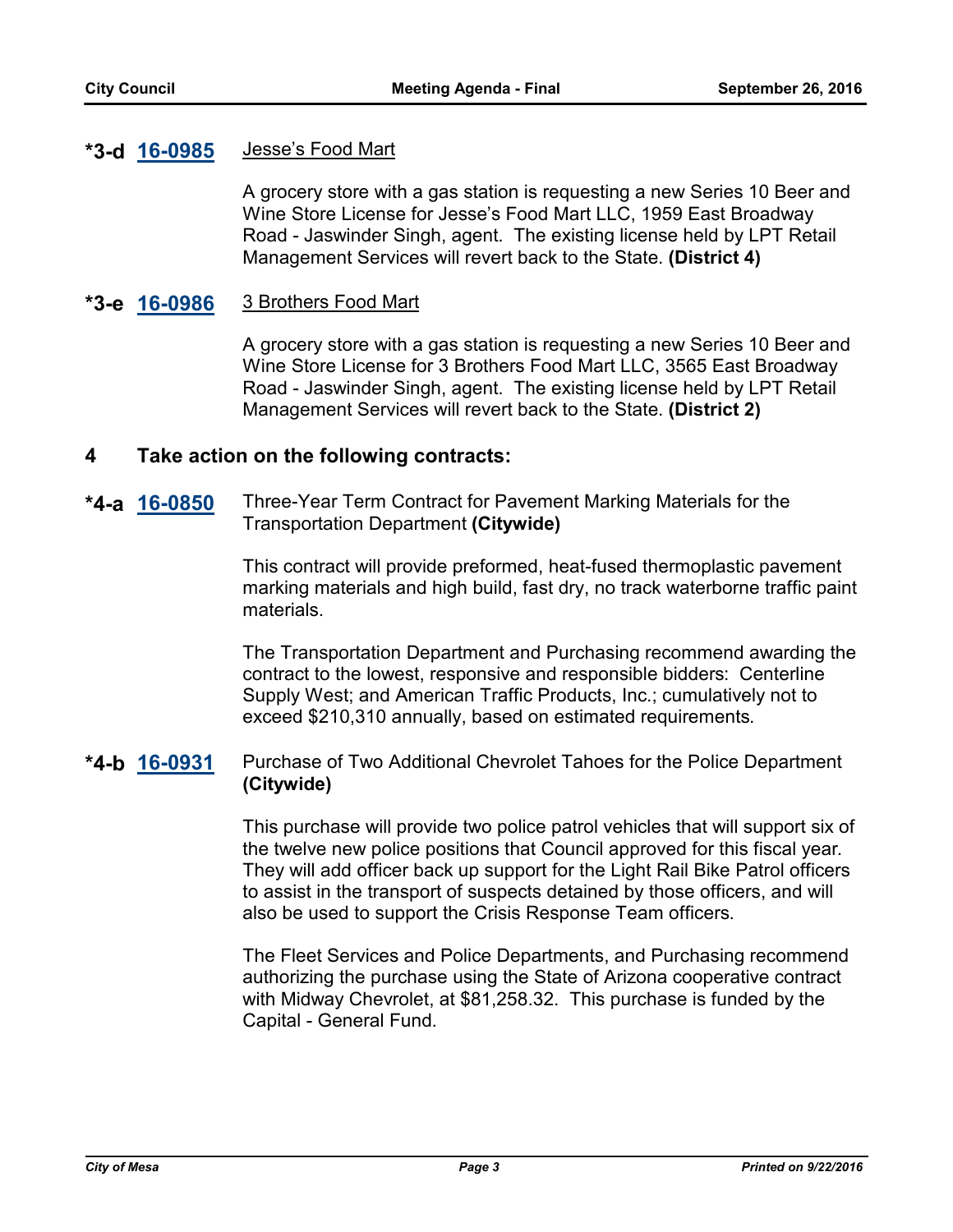### **[16-0979](http://mesa.legistar.com/gateway.aspx?m=l&id=/matter.aspx?key=9779)** Three-Year Term Contract for an Audible Panic System as requested by the Police Department **(Citywide) \*4-c**

This contract will provide the Forensic Services division a Lynx emergency notification system that has the ability to send notifications to a wide range of recipients simultaneously. Lynx uses physical duress buttons, virtual duress buttons, or triggers from other devices resulting in mass notifications via cellular phone calls, LED signs, audible alerts and pop up messages on workstation monitors. This system is also compatible and interacts with the City's current C-Cure safety and security systems already in place.

The Police Department and Purchasing recommend awarding the contract to the lowest, responsible and responsive bidder, Tyco Integrated Security, LLC, at \$100,000 annually, based on estimated requirements. The initial purchase is grant funded by Arizona Criminal Justice Commission (\$23,986) and the Police Department operating budget (\$14,014).

### **[16-0977](http://mesa.legistar.com/gateway.aspx?m=l&id=/matter.aspx?key=9777)** One-Year Renewal of the Term Contract for Original Equipment Manufacturer (OEM) Heavy-Duty Truck Repair Services for the Fleet Services Department **(Citywide) \*4-d**

Fleet Services provides preventative maintenance for heavy-duty repairs for a fleet of approximately 200 heavy-duty trucks. This contract provides OEM heavy-duty truck repair parts and services for the following American LaFrance, Case, Caterpillar, Cummins, DaDee Manufacturing (Scorpion Solid Waste Truck), Detroit Diesel, Freightliner and Heil.

The Fleet Services Department and Purchasing recommend authorizing the renewal with Freightliner of Arizona & Western States Fire Equipment; Cummins Rocky Mountain, LLC (a Mesa business); Arizona Refuse Sales, LLC; W.W. Williams Southwest, Inc.; and RWC International, Ltd.; cumulatively not to exceed \$712,000.00 annually, based on estimated requirements.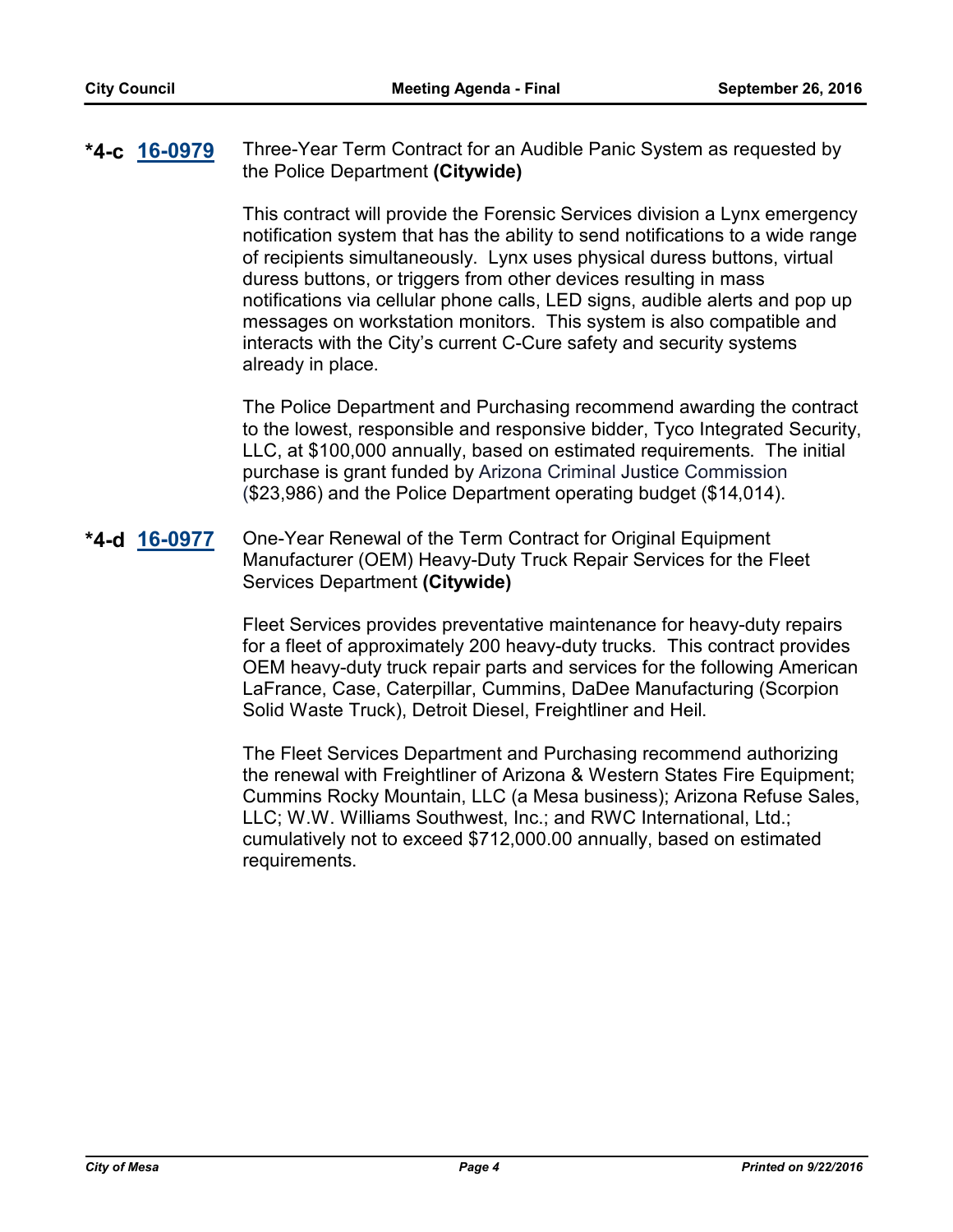**[16-0981](http://mesa.legistar.com/gateway.aspx?m=l&id=/matter.aspx?key=9781)** Three-Year Term Contract for General Motors OEM Auto and Light Duty Truck Parts for the Fleet Services Department **(Citywide) \*4-e**

> This contract will provide genuine OEM parts to support the City's fleet of General Motors sedans, light duty trucks and vans. The City currently maintains a fleet of Chevrolet/GM vehicles including 128 automobiles and 474 vans and light duty trucks.

> The Fleet Services Department and Purchasing recommend awarding the contract to Earnhardt Buick GMC Inc., dba Earnhardt Buick GMC (Primary) (a Mesa business); and Courtesy Chevrolet ISUZU Medium Truck (Secondary); at \$150,000 annually, based on estimated requirements.

**[16-0988](http://mesa.legistar.com/gateway.aspx?m=l&id=/matter.aspx?key=9788)** Purchase of Three Replacement Tilt Trailers, Two Replacement Backhoes and One Vibratory Compactor Roller for the Transportation, Energy Resources, and Parks, Recreation and Community Facilities Departments as requested by the Fleet Services Department **(Citywide) \*4-f**

> The three equipment tilt trailers, two backhoes, and one compactor roller, have reached or exceeded life cycle replacement due to age and its high maintenance costs, and will be retired and sold at auction.

> The Fleet Services, Transportation, Energy Resources, and Parks Recreation and Community Facilities Departments and Purchasing recommend authorizing the purchase using the City of Tucson / National Intergovernmental Purchasing Alliance cooperative contract with Empire Southwest, LLC (a Mesa business), at \$474,023.47. This purchase is funded by the Utility Replacement Extension and Renewal Fund, Local Streets Sales Tax Fund and the Vehicle Replacement Fund.

**[16-0976](http://mesa.legistar.com/gateway.aspx?m=l&id=/matter.aspx?key=9776)** Three-Year Term Contract for Ultraviolet Wastewater Disinfection Parts for the Water Resources Department **(Citywide) \*4-g**

> This contract will provide quality lamps, ballasts, wiper assemblies and lamp sleeve assemblies that fit and operate the disinfection system for wastewater at the Northwest Water Reclamation Plant.

The Water Resources Department and Purchasing recommend authorizing the contract to the lowest, responsive and responsible bidders, UV Inc.; and DC Frost and Associates, Inc.; cumulatively not to exceed \$90,000 annually, based on estimated requirements.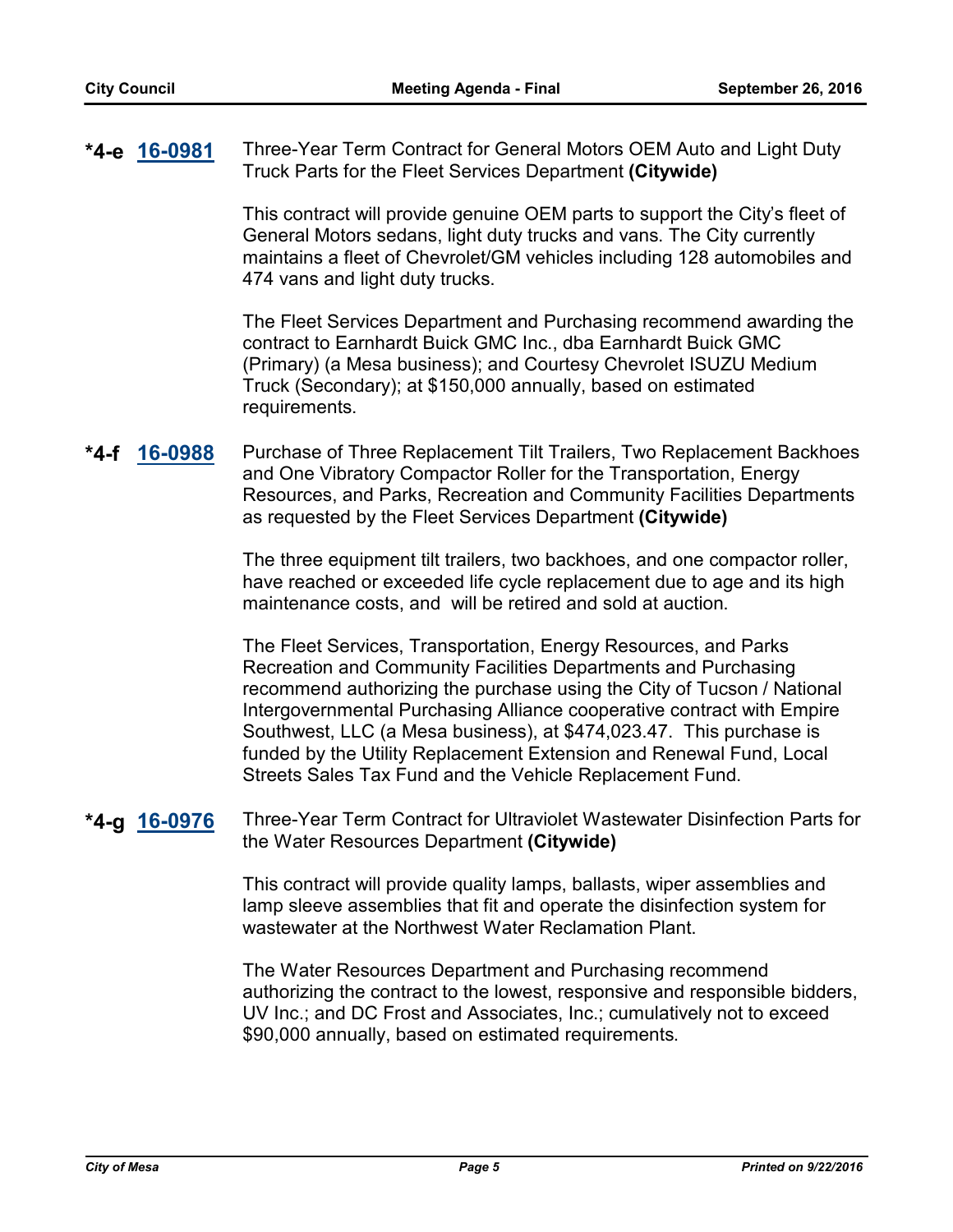### **[16-0978](http://mesa.legistar.com/gateway.aspx?m=l&id=/matter.aspx?key=9778)** Three-Year Term Contract for GEA Westfalia Centrifuge Parts and Service for the Water Resources Department (Sole Source) **(Citywide) \*4-h**

This contract provides for the purchase of GEA Westfalia centrifuge parts, repair and maintenance services essential to effectively and safely operate all Westfalia Separator Decanters; five located at the Greenfield and four at the Northwest Water Reclamation Plants.

The Water Resources Department and Purchasing recommend authorizing the contract with the sole source vendor/contractor, GEA Mechanical Equipment US, Inc., at \$400,000 annually, based on estimated requirements.

### **[16-0980](http://mesa.legistar.com/gateway.aspx?m=l&id=/matter.aspx?key=9780)** One-Year Renewal of the Term Contract for Emergency Response, Non-Emergency Response and Household Hazardous Waste Event Support for the Environmental Management and Sustainability Department **(Citywide) \*4-i**

This contract provides services for three scopes of work: emergency response cleanup and disposal; non-emergency response cleanup and disposal; and on-site technical support, containerization, transport and disposal of materials collected at Household Hazardous Waste (HHW) events.

The Department is currently working with Engineering on a proposal for a permanent City HHW collection facility. If the facility becomes a reality it would either significantly reduce or possibly eliminate the need for the HHW event support portion of this contract. A one-year renewal will allow a decision to be made about constructing and operating a permanent HHW collection facility.

The Environmental Management and Sustainability Departments, and Purchasing recommend authorizing the renewal with Kary Environmental Services, Inc. (a Mesa business); Environmental Response, Inc.; and Clean Harbors Environmental Services, Inc.; cumulatively not to exceed \$580,000 annually, based on estimated requirements, with funding as follows: Environmental Management and Sustainability Department operating budget, at \$455,000 from the HHW portion of the Mesa Green and Clean Fee, and \$80,000 from the Environmental Compliance Fee; the Police Department, at approximately \$26,000 through the General Fund; Energy Resources, at approximately \$12,000 through the Enterprise Fund - Electric Sub Fund; and Fire and Medical, at \$7,000 through the General Fund.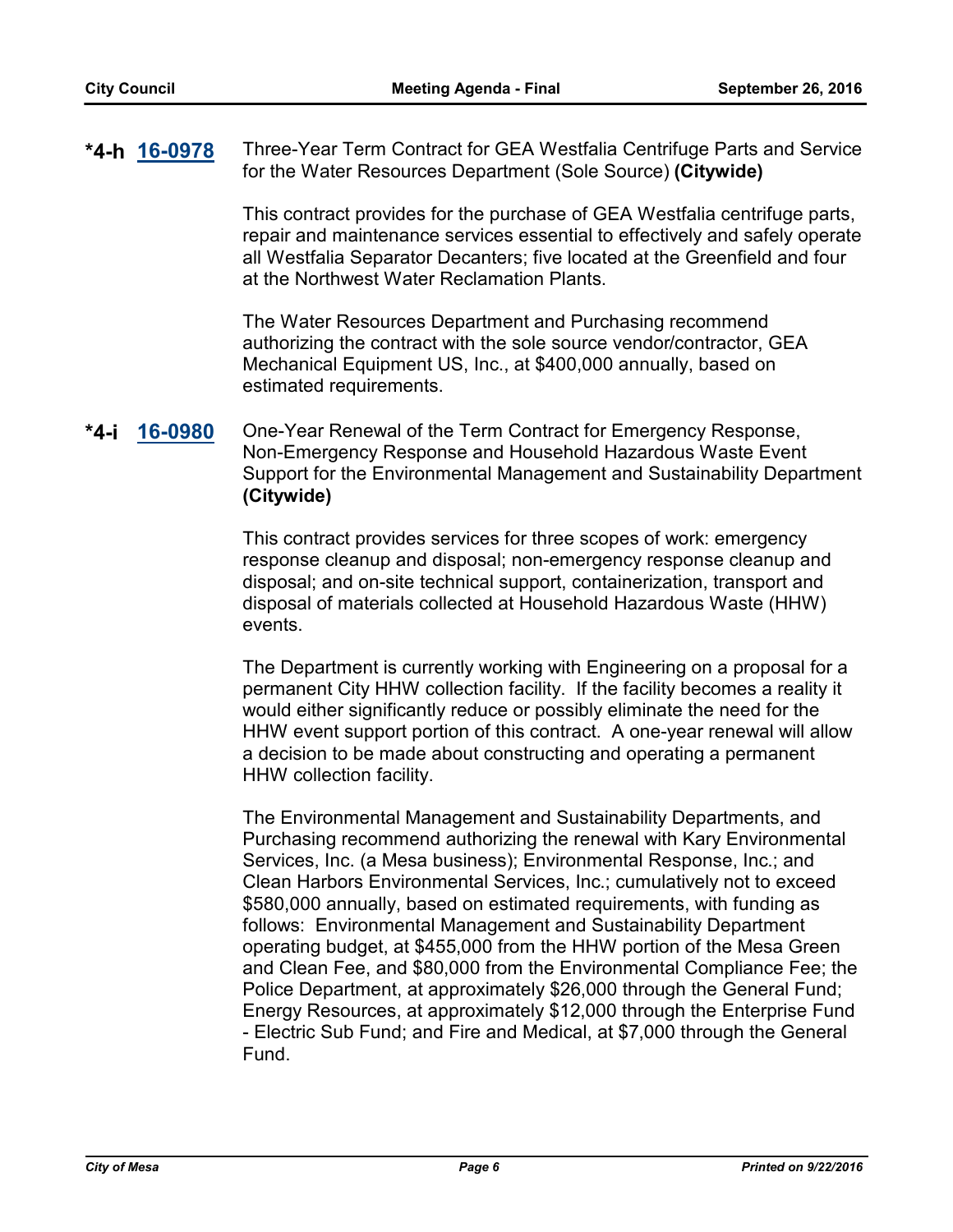### **[16-0941](http://mesa.legistar.com/gateway.aspx?m=l&id=/matter.aspx?key=9740)** Contract Amendment and Dollar-Limit Increase to the Contract for the Purchase of the Replacement Development Information Management Enterprise Solution **(Citywide) \*4-j**

Council previously approved the purchase of a Development Information Management Enterprise Solution (DIMES) to replace the current system that is used for the land development process (Tidemark), the special regulatory licensing system (COMET) and the Police Department Alarms database. The complexity of the project and the competing needs for staff resources have caused the project timeline to be extended. The majority of the change order is for additional hours for Accela Inc. to assist staff with the remainder of the project implementation, which includes script writing, report development, data conversion, acceptance testing and training.

Development Services, Business Services and Purchasing recommend authorizing an amendment and a dollar-limit increase to the contract with Accela Inc. and Open Counter Enterprises in the amount of \$157,090, increasing the dollar-limit from \$1,665,721.68 to \$1,822,811.68 including contingency. This project is funded by the Development Services Technology Improvement Fee.

### **5 Take action on the following resolutions:**

- **[16-0972](http://mesa.legistar.com/gateway.aspx?m=l&id=/matter.aspx?key=9772)** Approving and authorizing the City Manager to enter into an Agreement with the U.S. Department of Justice, Drug Enforcement Administration (DEA), to assign Mesa Police Officers to the Phoenix DEA Task Forces in exchange for \$35,506 in overtime funding. **(Citywide) \*5-a**
- **[16-0973](http://mesa.legistar.com/gateway.aspx?m=l&id=/matter.aspx?key=9773)** Vacating portions of the right-of-way on West University Drive and North Dobson Road adjacent to 1955 West University Drive **(District 3) \*5-b**

Small portions of the right-of-way that are no longer needed by the City are being vacated to accommodate proposed signage for a convenience store.

### Extinguishing a portion of a 20-foot Public Utilities and Facilities Easement and a portion of an Easement for Roadway located at 8350 East Baseline Road **(District 6) \*5-c**

The property owner has requested the City extinguish a portion of a Public Utilities and Facilities Easement and a portion of an Easement for Roadway that will conflict with the development of a 325-unit class "A" apartment development.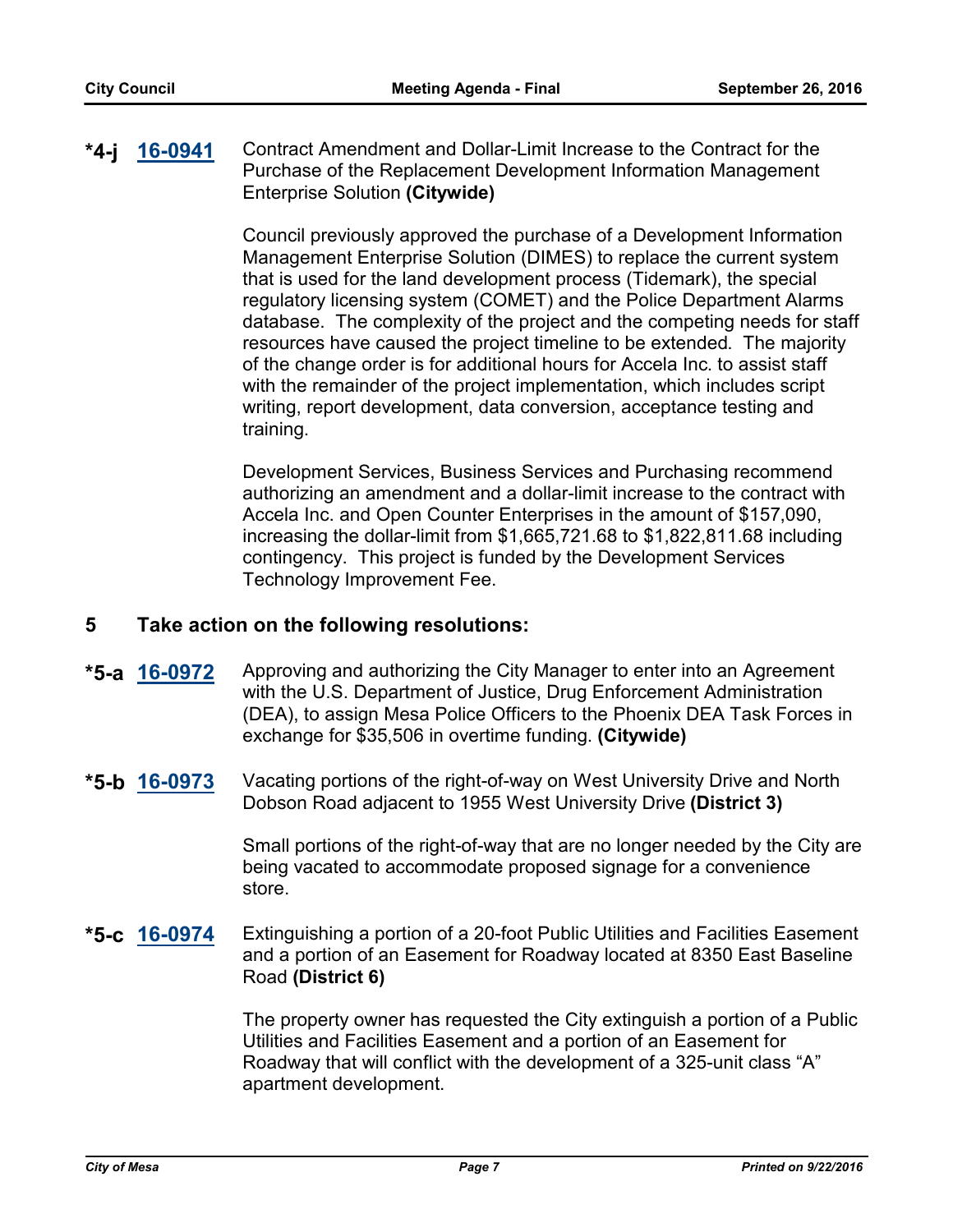### **6 Discuss, receive public comment, and take action on the following ordinances:**

**[16-0916](http://mesa.legistar.com/gateway.aspx?m=l&id=/matter.aspx?key=9715)** Z16-036 **(District 1)** 2626 East University Drive. Located west of Lindsay Road on the north side of University Drive (1.16± acres). Rezoning from OC-PAD to NC-PAD, PAD Modification; and Site Plan Review. This request will allow repurposing of the existing building to an outpatient surgical facility. Jack Hollingsworth, Array Architecture & Interiors, applicant; Tower Investments, LLC, owner. **\*6-a**

> Staff Recommendation:Approval with conditions P&Z Board Recommendation: Approval with conditions (Vote: 7-0)

**[16-0915](http://mesa.legistar.com/gateway.aspx?m=l&id=/matter.aspx?key=9714)** Z16-039 **(District 6)** 7800 block of East Baseline Road (north side). Located east of Sossaman Road on the north side of Baseline Road (2.7 ± acres). Rezone from RS-6 and OC to RM-3-PAD; and Site Plan Review. This request will allow a multi-residential development. Reese Anderson, Pew & Lake, P.L.C., applicant; Light in the Desert Southern Baptist Church and Baseline Road Southern Baptist Church, owner. **\*6-b**

> Staff Recommendation:Approval with conditions P&Z Board Recommendation: Approval with conditions (Vote: 6-0)

**[16-0914](http://mesa.legistar.com/gateway.aspx?m=l&id=/matter.aspx?key=9713)** Z16-034 **(District 6)** 3117 South Signal Butte Road with a connection south of East Pampa Avenue to the future extension of South Willow Wood. Located south of Guadalupe Road and east of Signal Butte Road (15 ± acres). Rezoning from RS-6-PAD to RM-2-PAD-PAD; and Site Plan Review. This request will allow development of a multi-residential project. Tim Nielsen, applicant; RAF Investments, LLC, Guadalupe/Signal Butte 36 Investments LLLP, Sunland Springs Apts LLC/Meridian Prop/ETAL, owners. **\*6-c**

> Staff Recommendation:Approval with conditions P&Z Board Recommendation: Approval with conditions (Vote: 7-0)

## **7 Take action on the following subdivision plat:**

**[16-0966](http://mesa.legistar.com/gateway.aspx?m=l&id=/matter.aspx?key=9765)** "54th Street Business Park" **(District 2)** The 5300 to 5400 blocks of East Main Street (south side). Located east of Higley Road on the south side of Main Street. 8 GC commercial lots (6.93 Acres). EML 54th Street, LLC, developer; William H. Standage, Standage and Associates, Ltd., surveyor. **\*7-a**